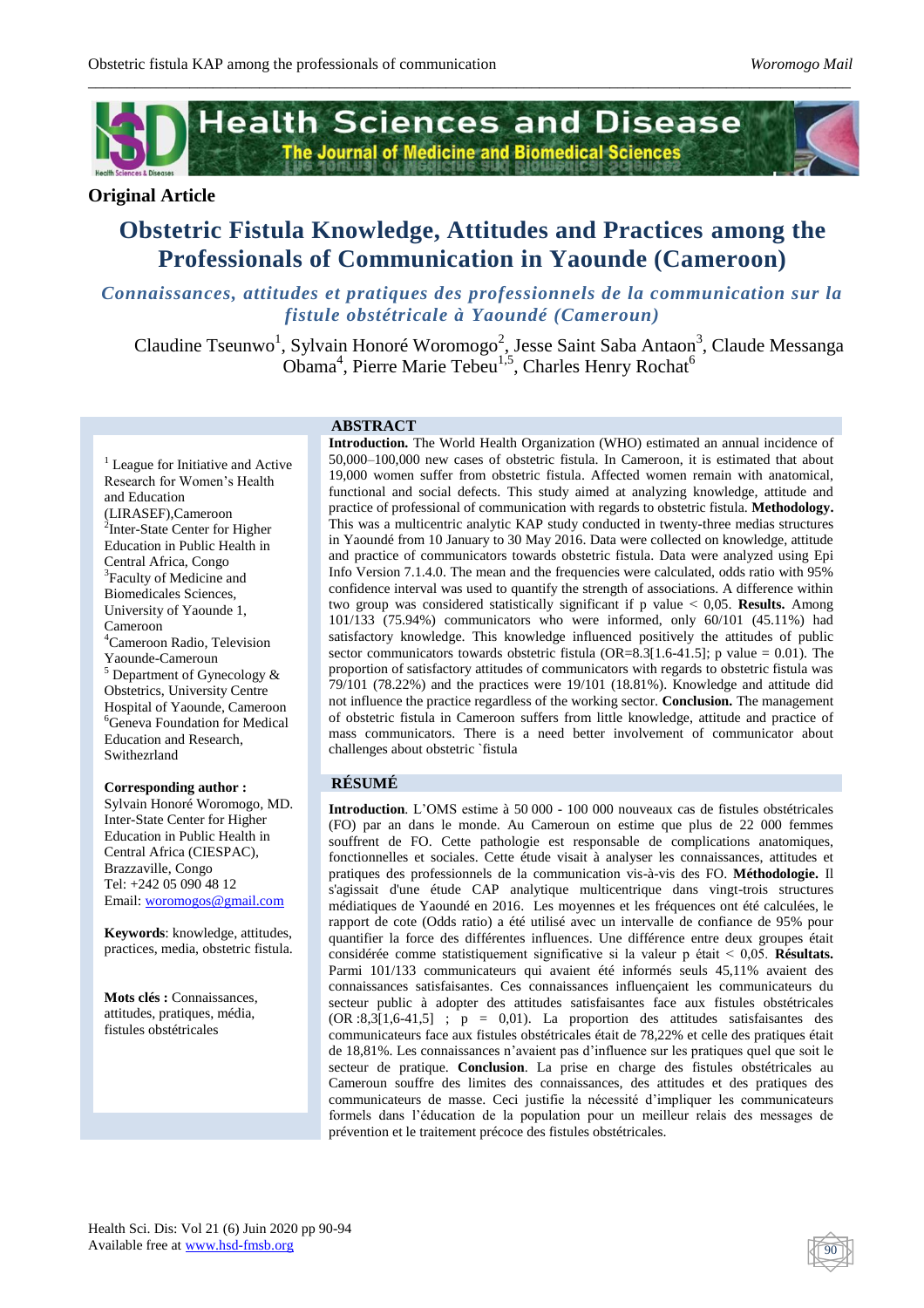# **INTRODUCTION**

Obstetric fistula (OF) is a continuity between the urinary tract and the vagina (vesicovaginal fistula) or between the rectal tract and the vagina (rectovaginal fistula) (1). It usually occurs after a prolonged and difficult delivery in the absence of appropriate obstetric care (2-7). In both Cameroon and Ethiopia, some women acknowledge that they have considered suicide as a solution to their fistula problem (8-11). In 2004, WHO estimated that more than 2 million women were living with untreated fistula, and the annual incidence was estimated at 50,000-100,000 new cases worldwide (12).

Many developing countries have reported an incidence rate of 0.33 to 2 new cases of fistula per 1000 deliveries (13,14). Based on these figures, approximately 1000 (350 to 1500) new cases of obstetric fistula are expected each year. In the Far North regions of Cameroon (Adamaoua, North, Far North), a population survey conducted in 2004 identified 162 cases of obstetric fistula (15).

The results of this study were proof that obstetric fistula is a reality in Cameroon. According to the EDS-MICS 2004, the prevalence of genital fistula was 0.4% (400 / 100,000) women of reproductive age (16). Indeed, according to the 2011 EDS-MICS, there is low awareness of obstetric fistula among the female population, as only 23% of women aged 15-49 have heard of this disease (16).

The low accessibility of information through the media may be partly related to inadequate knowledge, attitudes and practices of communication professionals. However, we did not find any studies on obstetric fistula targeting communication professionals.

The objective of this study was to assess the knowledge, attitudes and practices of formal communicators about obstetric fistula in Yaounde.

# **METHODS**

This was a prospective study, multicentric analytical KAP in twenty-three media structures from January 10 to May 30, 2016.

Communication professionals from the formal media structures in the city of Yaounde have been identified. We excluded communicators from the electronic press, those from non-news structures, those from the print media that do not have daily publications as well as those who refused to participate in the study. In total, information on 133 formal communicators was analyzed: 82 communicators from the private media and 51 from the public media.

The variables of interest included socio-demographic characteristics, knowledge about obstetric fistula, attitudes towards obstetric fistula, and practices towards obstetric fistula. Data collection was carried out using a predesigned and pre-tested questionnaire.

The collected data were entered into the computer using the Epi Info software version 7.1.4.0 for analysis. Averages and frequencies were calculated, and the odds ratio was used with a 95% confidence interval to assess the strength of the association between the different variables. The Fisher's exact test is used to compare two proportions when indicated. A difference between two groups was considered statistically significant if p<0.05.

# **RESULTS**

*\_\_\_\_\_\_\_\_\_\_\_\_\_\_\_\_\_\_\_\_\_\_\_\_\_\_\_\_\_\_\_\_\_\_\_\_\_\_\_\_\_\_\_\_\_\_\_\_\_\_\_\_\_\_\_\_\_\_\_\_\_\_\_\_\_\_\_\_\_\_\_\_\_\_\_\_\_\_\_\_\_\_\_\_\_\_\_\_\_\_\_\_\_\_\_\_\_\_*

# **Knowledge**

As for the characteristics of formal communicators, only 60/133 (45.11%) had satisfactory knowledge, compared to 41/133 (30.83%) with unsatisfactory knowledge and 32/133 (24.06%) who had never been informed. The three variables that distinguished communicators with prior information about obstetric fistula from those without knowledge of the subject were the age group under 30 years at 38/101 (37.62%) in the informed group versus 24/32 (75.0%) in the uninformed group ; communicators of private media structure at 56/101 (55.45%) in the informed group versus 26/32 (81.25%) in the uninformed group and job tenure of less than 5 years at 35/101 (34.66%) in the informed group versus 25/32 (78.12%) in the uninformed group (Table 1).

| Table 1. Distribution of socio-demographic and<br>professional characteristics of the communicators surveyed |                               |                             |          |  |  |  |
|--------------------------------------------------------------------------------------------------------------|-------------------------------|-----------------------------|----------|--|--|--|
|                                                                                                              | <b>Information in advance</b> |                             |          |  |  |  |
|                                                                                                              | Yes<br>$n=101(\%)$            | N <sub>0</sub><br>$n=32(%)$ | p        |  |  |  |
| Age (Years)                                                                                                  |                               |                             |          |  |  |  |
| $20 - 30$                                                                                                    | 38 (37.62)                    | 24 (75.00)                  | 0.00003  |  |  |  |
| $31 - 40$                                                                                                    | 35(34.65)                     | 6(18.75)                    |          |  |  |  |
| $41 - 50$                                                                                                    | 23 (22.77)                    | 2(6.25)                     |          |  |  |  |
| 51-55                                                                                                        | 5(4.96)                       | $\theta$                    |          |  |  |  |
| <b>Sex</b>                                                                                                   |                               |                             |          |  |  |  |
| Male                                                                                                         | 57 (56.44)                    | 18 (56.25)                  | 0.98     |  |  |  |
| Female                                                                                                       | 44 (43.56)                    | 14 (43.75)                  |          |  |  |  |
| <b>Occupational category</b>                                                                                 |                               |                             |          |  |  |  |
| Health<br>journalist                                                                                         | 7(6.93)                       | $\theta$                    | 0.2      |  |  |  |
| General<br>journalist                                                                                        | 90 (89.11)                    | 30 (93.75)                  |          |  |  |  |
| Journalist other<br>than in health                                                                           | 4(3.96)                       | 2(6.25)                     |          |  |  |  |
| Professional seniority (years)                                                                               |                               |                             |          |  |  |  |
| $0 - 2$                                                                                                      | 8 (7.92)                      | 9(28.12)                    |          |  |  |  |
| $3 - 5$                                                                                                      | 27 (26.74)                    | 16(50.0)                    |          |  |  |  |
| $6 - 10$                                                                                                     | 29 (28.71)                    | 4(12.5)                     | 0.000053 |  |  |  |
| $11 - 20$                                                                                                    | 28 (27.72)                    | 3(9.38)                     |          |  |  |  |
| $21 - 30$                                                                                                    | 9(8.91)                       | $\overline{0}$              |          |  |  |  |
| <b>Media structures</b>                                                                                      |                               |                             |          |  |  |  |
| Public                                                                                                       | 45 (44.55)                    | 6(18.75)                    |          |  |  |  |
| Private                                                                                                      | 56 (55.45)                    | 26 (81.25)                  | 0.011    |  |  |  |

Among informed communicators, the two variables that distinguished public sector communicators from private sector communicators were age range 31-55 [OR=6.73]  $(2.56-17.63)$ , p=0.00003]; and job seniority of more than 6 years [OR=6.98 (2.55-19.10), p=0.00005] (Table 2). With regard to the level of specific knowledge about risk factors and management, the majority of those with knowledge of obstetric fistula knew that obstetric fistula was preventable with good pregnancy follow-up 82/101 (81.19%), that it was curable 86/101 (85.19%), and that treatment required surgery 75/101 (74.26%).

91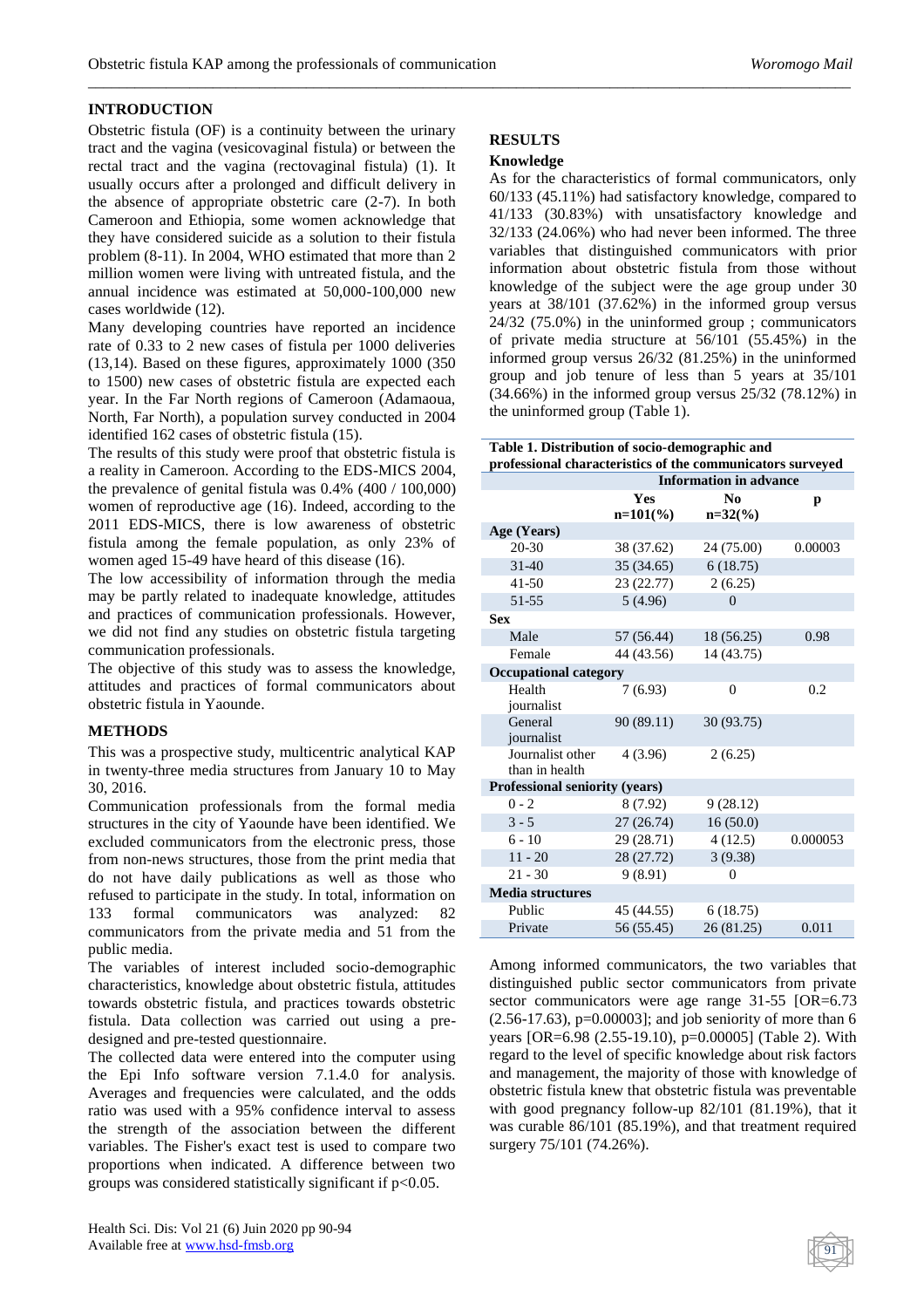#### **Attitudes**

The vast majority of communicators who had been previously informed about obstetric fistula suggested that they needed to attend seminars on obstetric fistula 84/101(83.17%), that there was a need to develop programmes on health 86/101(85.15%), and that awareness raising led to a change in the population's behaviour 84/101(83.17%).

| Table 2. Influence of socio-demographic and occupational characteristics on the types of structures |                             |                                     |                                      |                    |         |  |
|-----------------------------------------------------------------------------------------------------|-----------------------------|-------------------------------------|--------------------------------------|--------------------|---------|--|
| <b>Communicators informed in advance</b>                                                            |                             |                                     |                                      |                    |         |  |
|                                                                                                     | <b>Total</b><br>$N=101(\%)$ | <b>Public Medias</b><br>$n=45\,(%)$ | <b>Private Medias</b><br>$n=56\,(%)$ | <b>OR (95% CI)</b> | p       |  |
| Age (Years)                                                                                         |                             |                                     |                                      |                    |         |  |
| $20 - 30$                                                                                           | 63 (100)                    | 7(18.42)                            | 31 (81.58)                           |                    |         |  |
| $31 - 55$                                                                                           | 38 (100)                    | 38 (60.32)                          | 25(39.68)                            | $6.73(2.56-17.63)$ | 0.00004 |  |
| <b>Professional seniority (Years)</b>                                                               |                             |                                     |                                      |                    |         |  |
| $2$ months $-5$ ans                                                                                 | 66 (100)                    | 6(17.14)                            | 29(51.79)                            |                    |         |  |
| $6 - 30$                                                                                            | 35 (100)                    | 39(59.09)                           | 27 (40.91)                           | $6.98(2.55-19.10)$ | 0.00005 |  |
| $OR = Odds$ Ratio, $p = p$ -value, $CI = Confidence Interval$ .                                     |                             |                                     |                                      |                    |         |  |

*\_\_\_\_\_\_\_\_\_\_\_\_\_\_\_\_\_\_\_\_\_\_\_\_\_\_\_\_\_\_\_\_\_\_\_\_\_\_\_\_\_\_\_\_\_\_\_\_\_\_\_\_\_\_\_\_\_\_\_\_\_\_\_\_\_\_\_\_\_\_\_\_\_\_\_\_\_\_\_\_\_\_\_\_\_\_\_\_\_\_\_\_\_\_\_\_\_\_*

**Table 3. Influence of the knowledge level of previously informed public sector communicators on their attitudes towards obstetric fistula.**

| Types of public media attitudes |                    |                                  |                                    |                               |      |  |
|---------------------------------|--------------------|----------------------------------|------------------------------------|-------------------------------|------|--|
|                                 | Total<br>$N=45(%)$ | <b>Satisfactory</b><br>$N=36(%)$ | <b>Unsatisfactory</b><br>$N2=9(%)$ | <b>Odds Ratio (95 %</b><br>CF | D    |  |
| Knowledge                       |                    |                                  |                                    |                               |      |  |
| Unsatisfactory                  | 13(100)            | 7(53.85)                         | 6(46.15)                           |                               |      |  |
| Satisfactory                    | 32(100)            | 29(90.63)                        | 3(9.38)                            | $8.3(1.6-41.5)$               | 0.01 |  |

| Table 4. Distribution of previously informed communicators by type of media structure |              |                      |                       |                            |      |  |
|---------------------------------------------------------------------------------------|--------------|----------------------|-----------------------|----------------------------|------|--|
| <b>Satisfactory</b>                                                                   | <b>Total</b> | <b>Public Medias</b> | <b>Private Medias</b> |                            |      |  |
| practice                                                                              | $N=101(\%)$  | $n2=45(%)$           | $n1 = 56(%)$          | <b>Odds Ratio (95% CI)</b> |      |  |
| Yes                                                                                   | 19 (18.8)    | 13(28.9)             | 6(10.7)               | $3.38(1.16-9.81)$          | 0.02 |  |
| N <sub>o</sub>                                                                        | 82 (81.2)    | 32(71.1)             | 50(89.3)              |                            |      |  |

| Table 5. Influence of knowledge and type of attitudes of public media communicators on their fistula practices |                                               |              |                     |                       |       |  |
|----------------------------------------------------------------------------------------------------------------|-----------------------------------------------|--------------|---------------------|-----------------------|-------|--|
|                                                                                                                | <b>Practice medias level</b>                  |              |                     |                       |       |  |
|                                                                                                                |                                               | <b>Total</b> | <b>Satisfactory</b> | <b>Unsatisfactory</b> | $p^*$ |  |
|                                                                                                                |                                               | $N=45(%)$    | $n1=13$ (%)         | $n2=32$ (%)           |       |  |
| Knowledge                                                                                                      |                                               |              |                     |                       |       |  |
|                                                                                                                | Unsatisfactory                                | 13           | 1(7.69)             | 12(92.31)             |       |  |
|                                                                                                                | Satisfactory                                  | 32(100)      | 12(37.50)           | 20(62.50)             | 0.07  |  |
|                                                                                                                |                                               |              |                     |                       |       |  |
| <b>Types of attitude</b>                                                                                       |                                               |              |                     |                       |       |  |
|                                                                                                                | Unsatisfactory                                | 9(100)       | $\Omega$            | 9(100.0)              |       |  |
|                                                                                                                | Satisfactory                                  | 36 (100)     | 13 (36.11)          | 23 (63.89)            | 0.04  |  |
|                                                                                                                | p <sup>*</sup> : for the exact Fischer's test |              |                     |                       |       |  |

The proportion of satisfactory attitude was estimated at 79/101 (78.22%). Satisfactory attitudes were in the majority among public sector communicators 36/45(80%). In the public sector, knowledge was 8.3 times more likely to have satisfactory attitudes  $[OR = 8.3 (1.6-41.5) p = .01]$ (Table 3). Satisfactory attitudes were also prevalent among private sector communicators 43/56 (76.79%) but no influence of knowledge on attitudes in this sector was found.

#### **Practices**

Of the 101 communicators previously informed about obstetric fistula, 86/101 (85.15%) had suggested broadcasting programmes on obstetric fistula. Few of the 23/101 communicators (22.77%) reported airing a topic on obstetric fistula. On the other hand, only 16/101 (15.84%) had attended a seminar on obstetric fistula. The proportion of satisfactory practices was estimated at 19/101(18.81%). Satisfactory practices were 3.38 times higher among public sector communicators than private sector communicators  $[OR=3.38(1.16-9.81\%), p = 0.02]$  (Table 4). No influence of knowledge on practice was found in any sector of activity, but we did note an influence of attitudes on practice (Table 5).

#### **DISCUSSION**

We conducted an analytical KAP study to analyze communicators' knowledge, attitudes and practices about obstetric fistula. We recruited 133 communication professionals from the city of Yaoundé, from January 1 to

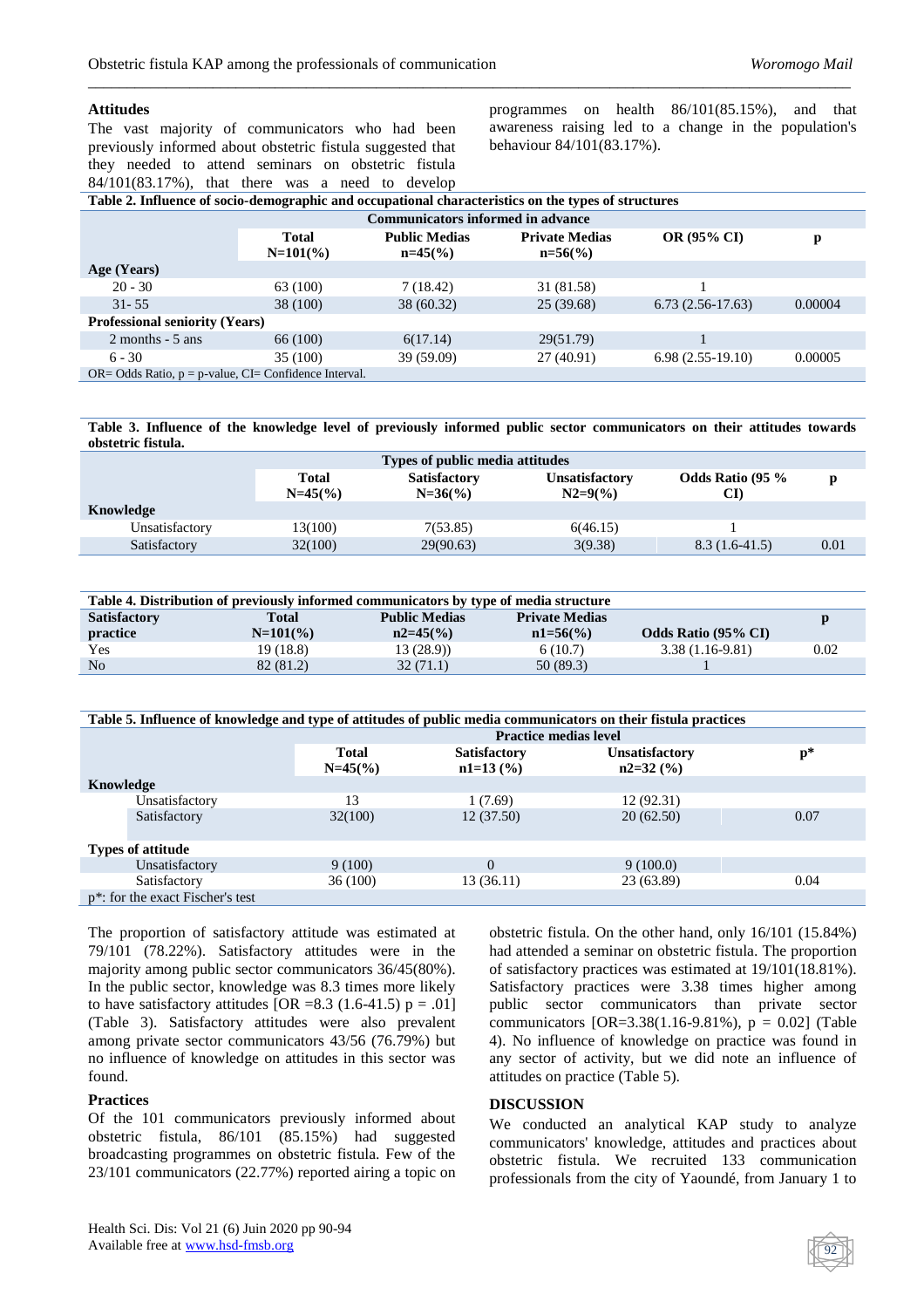*\_\_\_\_\_\_\_\_\_\_\_\_\_\_\_\_\_\_\_\_\_\_\_\_\_\_\_\_\_\_\_\_\_\_\_\_\_\_\_\_\_\_\_\_\_\_\_\_\_\_\_\_\_\_\_\_\_\_\_\_\_\_\_\_\_\_\_\_\_\_\_\_\_\_\_\_\_\_\_\_\_\_\_\_\_\_\_\_\_\_\_\_\_\_\_\_\_\_*

May 9, 2016. We found that the communicators ranged in age from 20 to 55 years old. The most represented age group was between 20 and 30 years old, representing a rate of 46.61% (62/133) of the communicators surveyed. Nindorera et al. in 2013, in a study on media auditing in Burundi reported that 69 of the 247 communicators were aged 30 and 35 (28%) or 69/247 (17). Among the communicators, 56.39% were male with a sex ratio of 1.29. Nindorera et al. in 2013 found male dominance at 62% of the 202 communicators with a sex ratio of 1.63(17). (17) We noted in this study that more than half, 78 (58.64%) communicators were from the private sector, compared to 55 (41.35%). Nindorera et al. in 2013 found a predominance of private media at 60% against 40% of public media. This could be explained by the growing interest of journalists to be autonomous (17). The majority of communicators were young in the profession with less than 5 years' professional seniority at 45.11% compared to 30.08% for those over 10 years old. Nindorera et al. in 2013 found a proportion of professional seniority of less than 5 years at 41% against only 27% for those over 10 years (17). The relatively young seniority in the profession of communicators could be explained by the growing interest of young graduates in the journalism profession.

We found that 101/133 (74.94%) of communicators had been informed versus 32/133 (24.06%) not informed. Among those who had been previously informed, the levels of knowledge were divided into satisfactory 60 /101 (59.41%) and unsatisfactory 41 (40.59%). In the literature we did not find comparable data on communicators' knowledge of obstetric fistula. However, compared to the general population, the previously informed communicators were higher than the 50% reported by hospital visitors in Maroua (Far North Cameroon), 23% and 23.2% reported in Far North Cameroon and Ethiopia (1, 16, 18). The information rate of 24.06% and the unsatisfactory level of knowledge among those informed (40.59%) may be considered inadequate inasmuch as several activities and studies have been conducted at several sites in Cameroon on various aspects of obstetric fistula (4, 19, 20). This result justifies the need to improve knowledge through information and education of communicators, especially those who had never heard of obstetric fistula.

The study also shows that among those who were informed, 32/45 (71.11%) of public sector communicators had satisfactory knowledge compared to 13 (28.89%) of unsatisfactory knowledge and 28/56 (50%) of private sector communicators had satisfactory knowledge. Public media communicators were more knowledgeable with a statistically significant analysis p=0.04 OR=2.46 (1.07- 5.64). Data on the knowledge of public and private media communicators about obstetric fistula were not found in the literature.

Higher knowledge of the public media than of the private media could be explained by the priority position of the public media when a training seminar is organized by the Ministry of Public Health. This justifies the need to involve the private media in training sessions.

Regarding the influence of knowledge on attitudes, among communicators who had been informed, 78/101(78.22%) had satisfactory attitudes. Among private sector communicators, knowledge influenced their attitudes (p=.01). In the private sector, knowledge did not appear to influence their attitudes with any value  $(p=0.2)$ . We did not find data in the literature on communicators' attitudes towards obstetrical fistula. This discordance in the influence of knowledge on attitudes between the public and private sectors could be explained by the fact that the knowledge of communicators in the public sector is better than in the private sector. These observations justify the need to strengthen the information messages of private sector communicators.

In the evaluation of communicators' practices on obstetric fistula, we found that among communicators who were informed in advance, only 18.81% had satisfactory practices. Communicators in the public media had better practices than those in the private sector. In the literature we did not find comparable data on communicators' practices regarding obstetric fistula. However, the fact that the practices of public sector communicators were superior could be explained by the ease of access to public media coverage at certain events. This justifies the need to adopt strategies that facilitate access to private media in health event coverage.

With regard to the influence of knowledge and attitudes on communicators' practices, we found that, among communicators in the public and private sectors, knowledge did not influence the level of practice, unlike attitudes. We did not find comparable data on the influence of knowledge and attitudes on communicators. However, this finding supports the theory of reasoned action which states that "the achievement of a behaviour is jointly dependent on the individual's attitude toward that behaviour" (21-23). This observation could be explained by the existence of intermediate factors that would prevent the individual from adopting better practices despite better knowledge and attitudes. This justifies a search for these intermediate factors.

# **CONCLUSION**

Communication professionals in the city of Yaounde have insufficient knowledge about obstetric fistula. Communicators in the public media are better informed than those in the private media. Many communicators have satisfactory attitudes towards obstetric fistula. Few communicators have satisfactory practices on obstetric fistula. Knowledge influences attitudes in the public sector. Satisfactory knowledge does not influence the practices of communicators in any sector.

## **ACKNOWLEDGMENTS**

The research team is very grateful for the collaboration of the CHU of Yaoundé, and the media structures of the city of Yaoundé, Cameroon.

#### **AUTHORSHIP CONTRIBUTIONS**

CT designed the study, wrote the protocol and text and supervised the data analysis. SHW, JSA analysed the data and wrote the manuscript. CMO, PMT and CHR participated in the drafting of the protocol, data analysis and text writing. All authors have read and approved the manuscript.